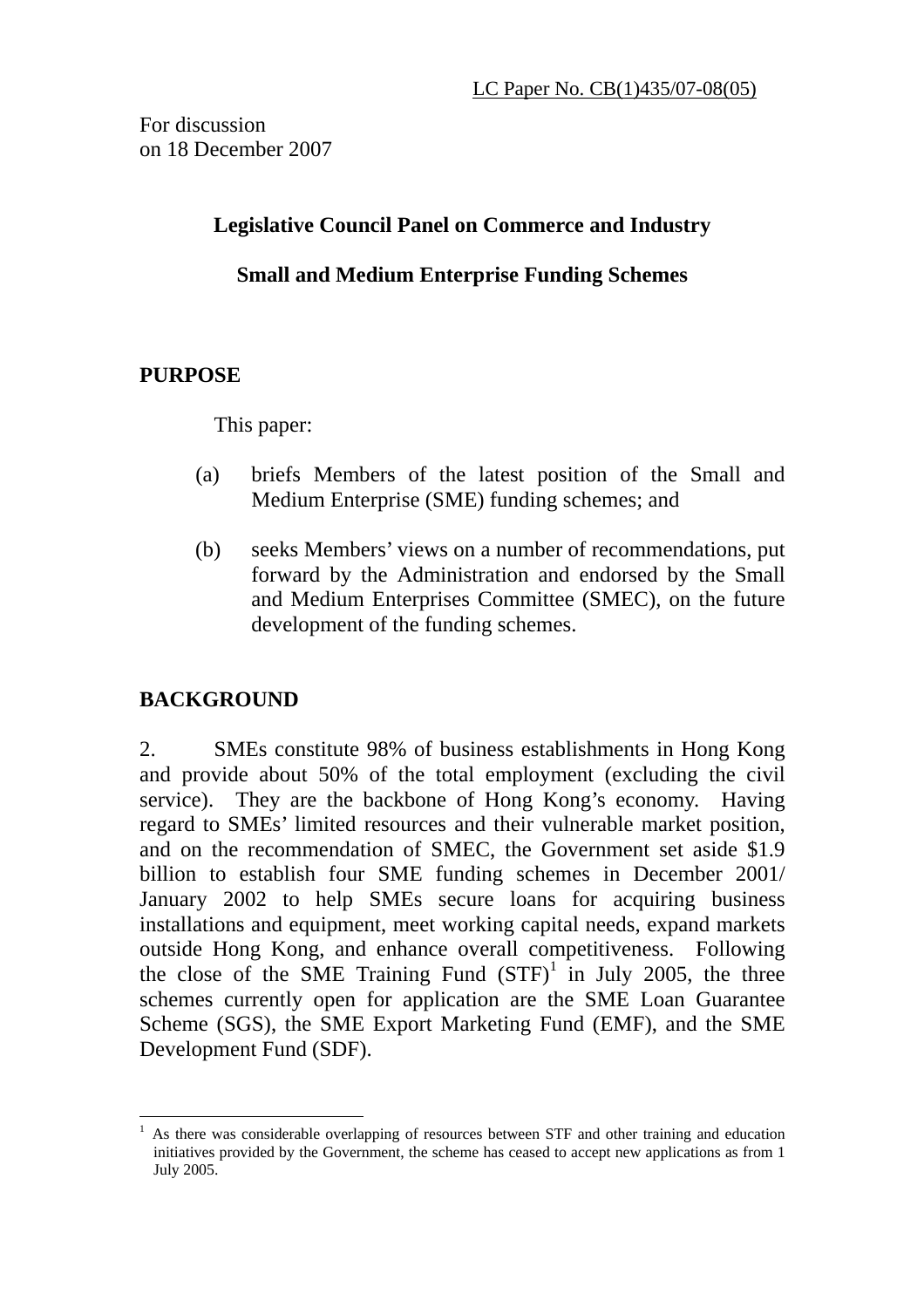SGS

3. SGS helps SMEs secure loans from participating lending institutions (PLIs) for acquiring business installations and equipment, and meeting working capital needs. SGS now covers the following three types of loan guarantee:

- (a) Business Installations and Equipment Loan Guarantee (BIE): this helps SMEs to acquire business installations and equipment relating to their business operations. The maximum amount of loan guarantee for an SME is \$2 million, or 50% of the approved loan, whichever is the less;
- (b) Associated Working Capital Loan Guarantee: this helps SMEs to meet additional operational expenses arising from or in relation to the business installations and equipment acquired or to be acquired under BIE. The maximum amount of loan guarantee for an SME is \$1 million, or 50% of the co-related BIE guarantee, or 50% of the approved loan, whichever is the less; and
- (c) Accounts Receivable Loan Guarantee: this helps SMEs to meet working capital needs arising from provision of credit terms to their customers. The maximum amount of loan guarantee for an SME is \$1 million, or 50% of the approved loan, whichever is the less.

The maximum loan guarantee for an SME under SGS is \$4 million.

4. The Scheme was first set up in December 2001 when Finance Committee approved an allocation of \$1 billion for maximum expenditure arising from default loans under  $SGS<sup>2</sup>$ . With an approved assumed default rate of 15%, the maximum loan guarantee that the Government may commit to under the Scheme was then \$6.6 billion.

5. In May 2005, following approval from Finance Committee, the assumed default rate was lowered to 7.5% and the maximum expenditure

 $\overline{a}$ <sup>2</sup> Initially, only the Business Installations and Equipment Loan, with guarantee ceiling at \$1 million or 50% of the loan approved by PLIs, whichever is the less, was available. The Scheme was expanded in 2003 to include Associated Working Capital Loans and Accounts Receivable Loans and the ceiling for BIE was increased to \$2 million.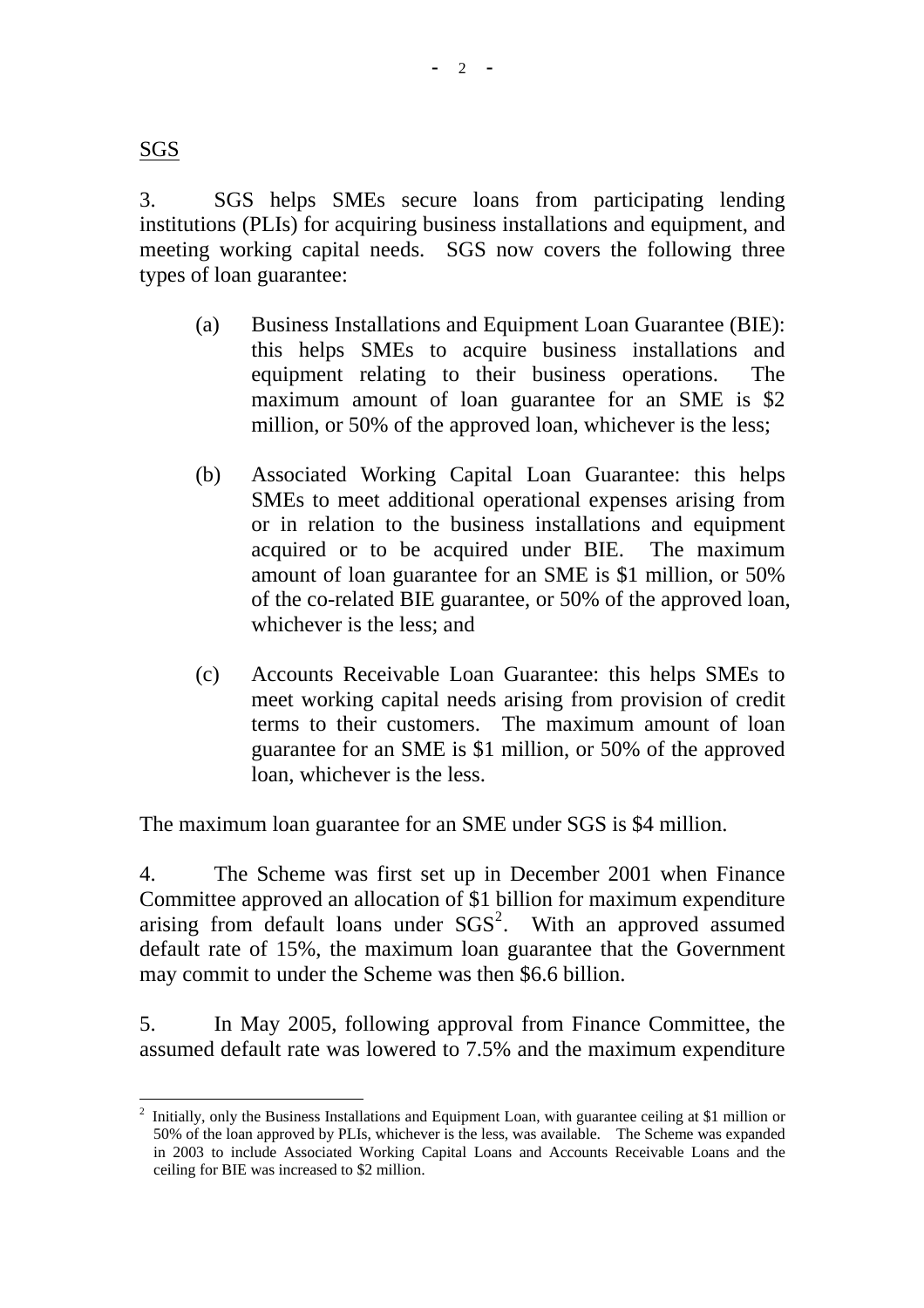provision reduced to \$800 million. Following such revisions, the Government's maximum loan guarantee commitment was increased to \$10.6 billion.

6. As at end November 2007, we have approved total loan guarantee of \$9.4 billion for some 19 400 loans extended by PLIs to SMEs, and received total claims of \$255.8 million from PLIs for default in loan repayments (of which \$84.9 million have been verified and paid out to the relevant lending institutions). The actual default rate as at 30 November is 2.7%.

## EMF and SDF

7. EMF supports an SME's export promotion activities such as participation in trade fairs and study missions. When the Fund was first established in December 2001, the maximum amount of grant for an SME was \$10,000. Following approval from Finance Committee in 2003, the maximum amount of grant under EMF for each SME was raised to \$80,000 (\$30,000 for each application or 50% of approved expenditure, whichever is the less).

8. SDF supports non-profit-distributing organisations in carrying out projects to enhance the competitiveness of SMEs in general or in specific sectors. The maximum grant for a project is \$2 million or 90% of the expenditure, whichever is the less.

9. The initial provision for EMF was \$300 million and that for SDF was \$200 million. To provide more flexibility in the deployment of resources, the provisions for EMF and SDF were merged (also together with the \$400 million for STF) in 2003. In 2005, an additional provision of \$300 million was injected to continue the operation of EMF and SDF. Together with the redeployment of \$200 million from the original expenditure earmarked under SGS (see paragraph 5 above), the total approved provision for EMF, SDF and STF has thus been increased to \$1.4 billion.

10. As at end November 2007, we have approved total grant of \$821 million under EMF and \$118 million under SDF (as well as \$263 million under the defunct STF).

11. The overall funding and SME beneficiary position of the schemes is at the Annex.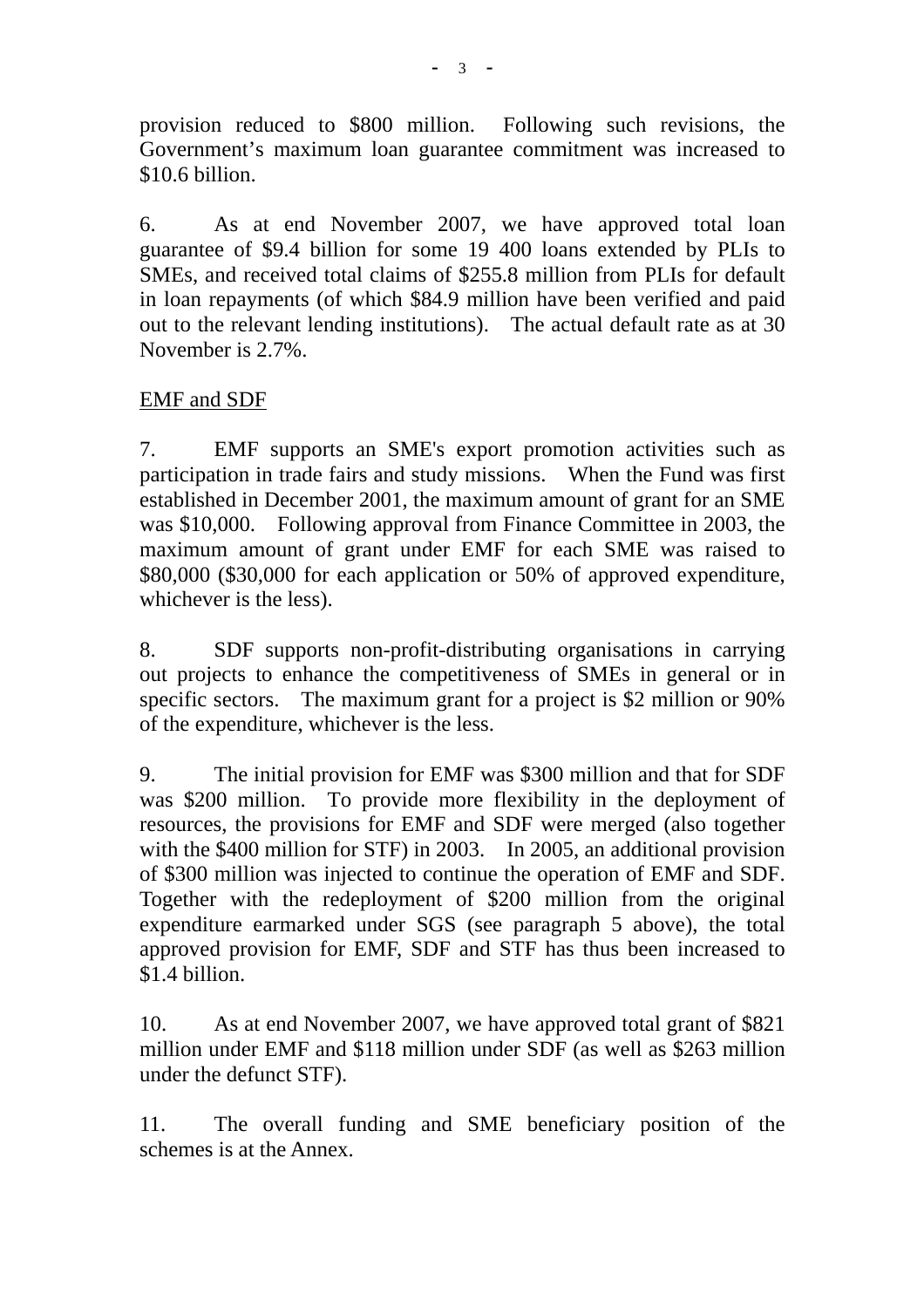#### **-** 4 **-**

### **PROPOSALS**

12. Based on the current utilisation rates, we expect that the approved commitment for SGS and the approved provisions for EMF and SDF will be exhausted by early 2009. The SMEC considers that the funding schemes have met their objectives and are well received by SMEs. Hence, further provisions should be made available to enable the schemes to continue.

### SGS

13. We *propose* to inject an additional expenditure provision of \$150 million to SGS. With the assumed default rate of 7.5%, this will translate into an additional guarantee commitment of \$2 billion. On the basis of the current rate of utilisation, this should allow new loan guarantees to be approved until early 2011.

14. To enhance our help to SMEs, particularly those with operations in the Mainland, to meet the various challenges arising from the Mainland's  $11<sup>th</sup>$  Five Year Plan (such as the recent changes in Mainland's processing trade policy and the need to comply with environmental standards), we *propose* to raise the guarantee ceiling of BIE from \$2 million to \$5 million for each SME, or 50% of the approved loan, whichever is the less. With the increased guarantee ceiling, SMEs should be able to better utilise BIE to acquire the necessary equipment for upgrading at both operational and technological levels, and for restructuring or relocating their operations. The enhanced BIE can also facilitate enterprises to move up the value chain to produce high value-added and knowledge-based products.

15. At present, the Associated Working Capital Loans can only be used to meet an SME's additional operational expenses arising from or in relation to the business installations and equipment acquired under the SGS, while the Accounts Receivable Loans can only be used for meeting the working capital needs of SMEs arising from the provision of credit terms to their customers. The relatively restricted scope of these loans may not be able to meet the funding needs of some SMEs. We *propose* to enhance the flexibility and effectiveness of the loans by replacing the Associated Working Capital Loans and Accounts Receivable Loans with a new Working Capital Loans with guarantee ceiling at \$1 million. The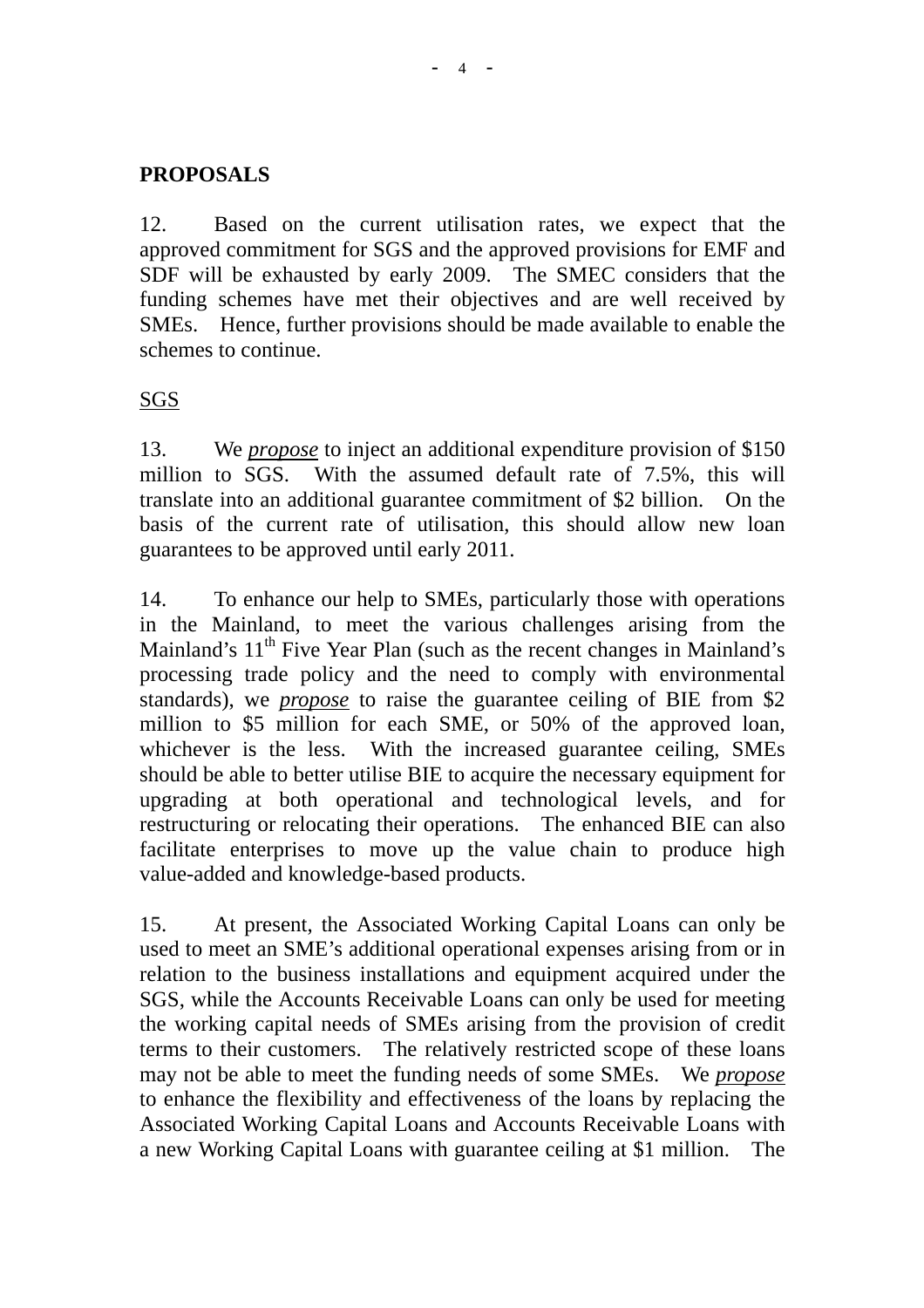Working Capital Loans are for general business uses. They will provide greater flexibility for and can better address the needs of SMEs, particularly those in the service sector, which take up the majority of business establishments in Hong Kong.

16. With the proposals in paragraphs 14 and 15 above, the maximum amount of loan guarantee for an SME under SGS will be \$6 million under the enhanced measures.

## EMF and SDF

17. As both EMF and SDF are well received by SMEs, we *propose* to continue the two schemes and inject an additional \$350 million into them. On the basis of the current rate of utilisation, the EMF and SDF should be able to run until mid 2011.

18. In the light of the Mainland's  $11<sup>th</sup>$  Five Year Plan, Hong Kong businesses are encouraged to actively explore the Mainland market to reposition their long-term business development. To encourage SMEs to participate more in market promotion activities, especially to develop the Mainland market, we *propose* to raise the EMF grant ceiling for each SME from \$80,000 to \$100,000. In addition, to provide more options and flexibility to SMEs, we *propose* to extend the scope of EMF to include advertisements on trade publications targeting export markets on the condition that such publications are published by bona fide exhibition organisers.

19. SDF has been operating smoothly. We will continue with the existing arrangements in providing support to non-profit-distributing organisations and enhancing the competitiveness of SMEs.

# Enhanced Publicity for the Funding Schemes

20. We will continue to promote the funding schemes through different channels, including announcements of public interest (APIs), newspaper advertisements, exhibitions, seminars, trade publications, posters, promotional leaflets and various trade-related websites, in collaboration with SME and trade associations. To enhance publicity for the schemes, we have recently launched a new API on television and put up posters at the MTR and bus stations. We will continue to participate in various exhibitions to reach out to SME exhibitors with a view to introducing the schemes to them.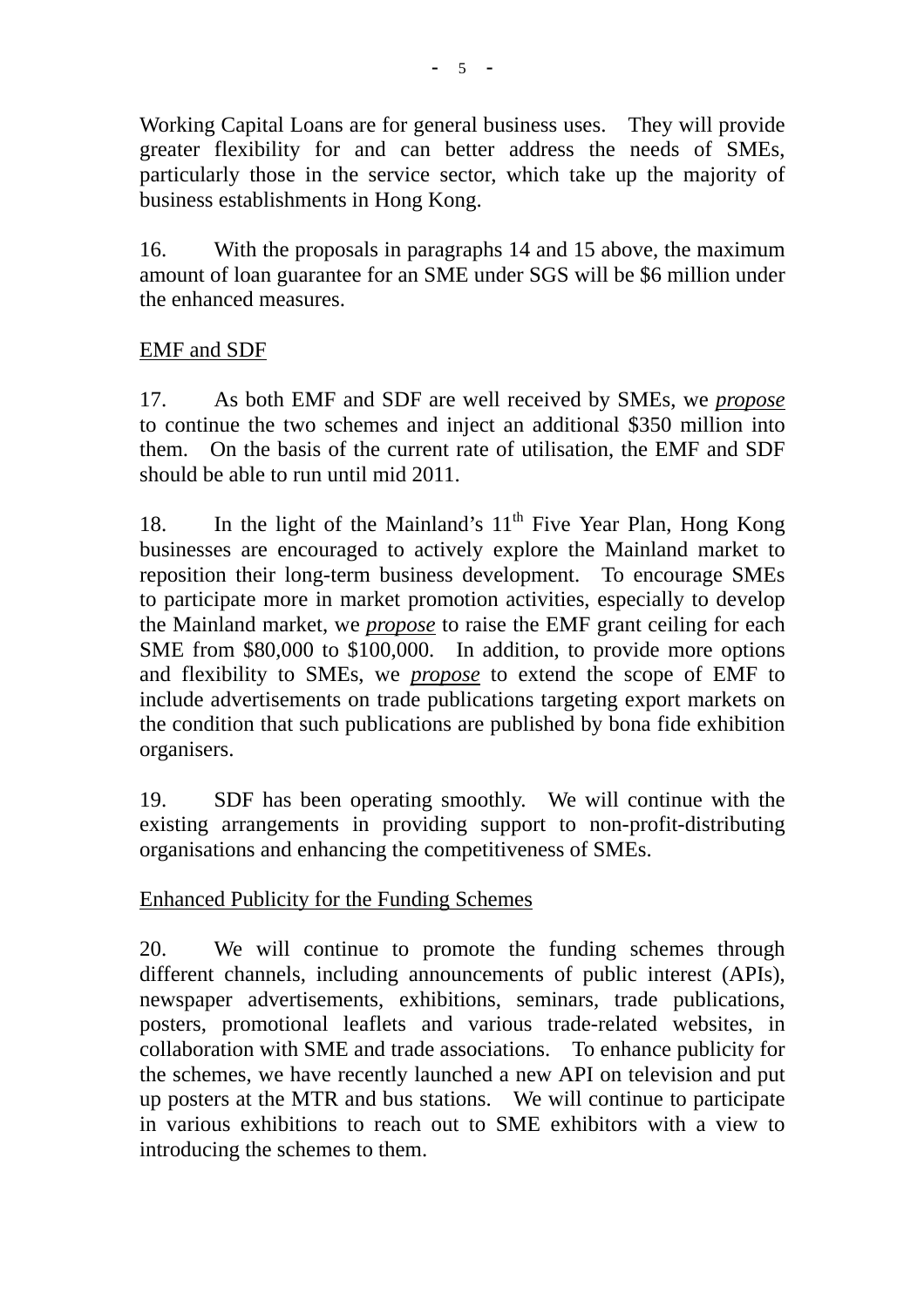### **IMPLEMENTATION TIMETABLE**

21. We intend to seek Finance Committee's approval to the recommendations set out in paragraphs 13 to 18 above. Subject to the approval of Finance Committee, we will introduce the enhanced measures in early 2008.

# **FINANCIAL AND STAFFING IMPLICATIONS**

22. With the assumed overall default rate of 7.5% and the additional expenditure provision of \$150 million, the Government's total loan guarantee commitment under SGS will increase from \$10.6 billion to \$12.6 billion. With the injection of an additional \$350 million, the approved provision for EMF and SDF will increase from \$1.4 billion to \$1.75 billion. The additional funding of \$500 million is expected to entertain about 21 000 additional applications under SGS, EMF and SDF.

23. The current staffing resources for implementing the three schemes will remain unchanged.

# **ADVICE SOUGHT**

24. We welcome Members' views of the proposals in this paper.

Commerce and Economic Development Bureau Trade and Industry Department December 2007